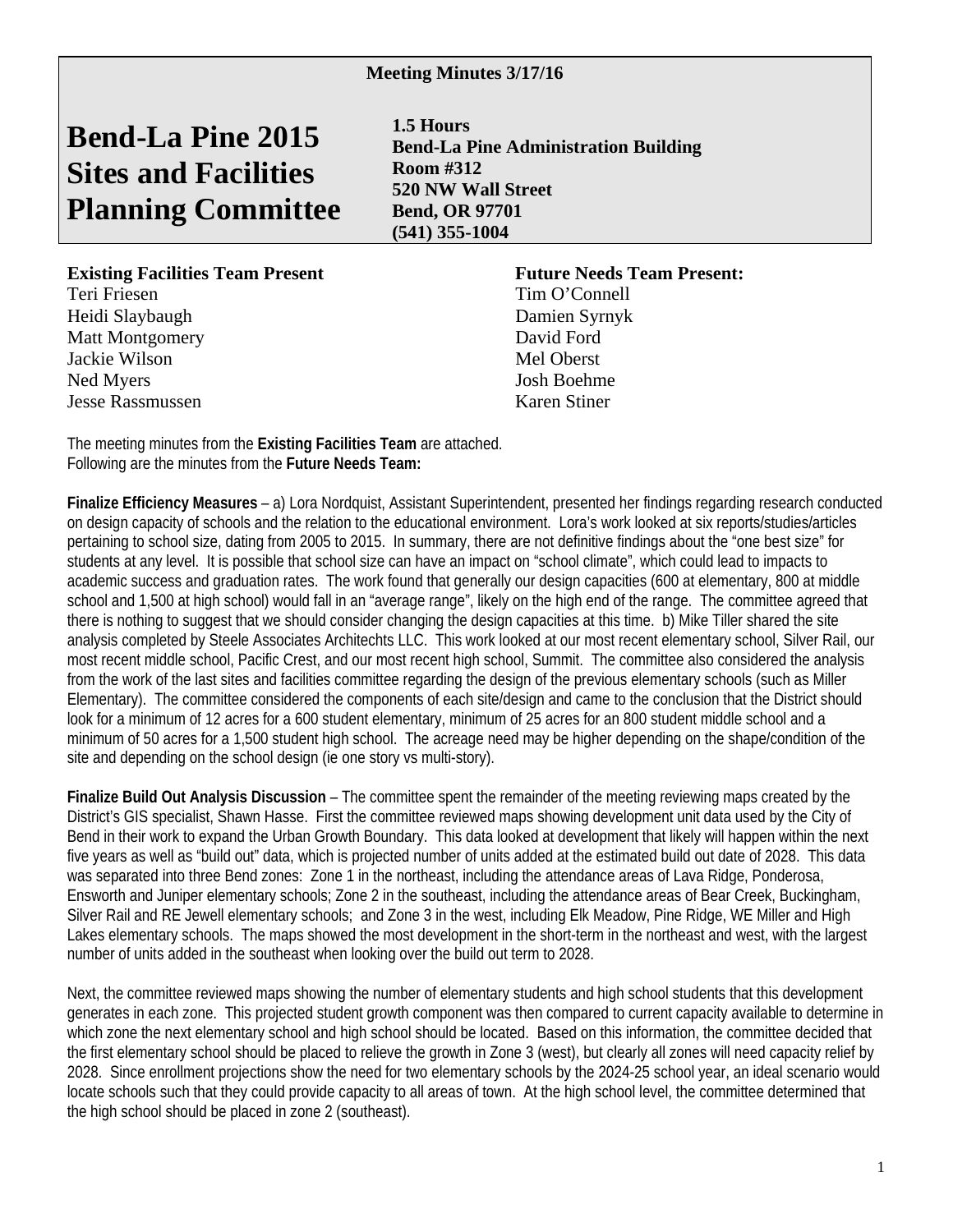The next meeting on April 21, 2016 will begin to look at siting criteria to be used as well as available sites within each zone. The committee was asked to add one more meeting to their calendar, to help finalize the work of the committee. That meeting is scheduled for May 5 at 4pm.

Meeting adjourned at 5:55pm

Submitted by: Brad Henry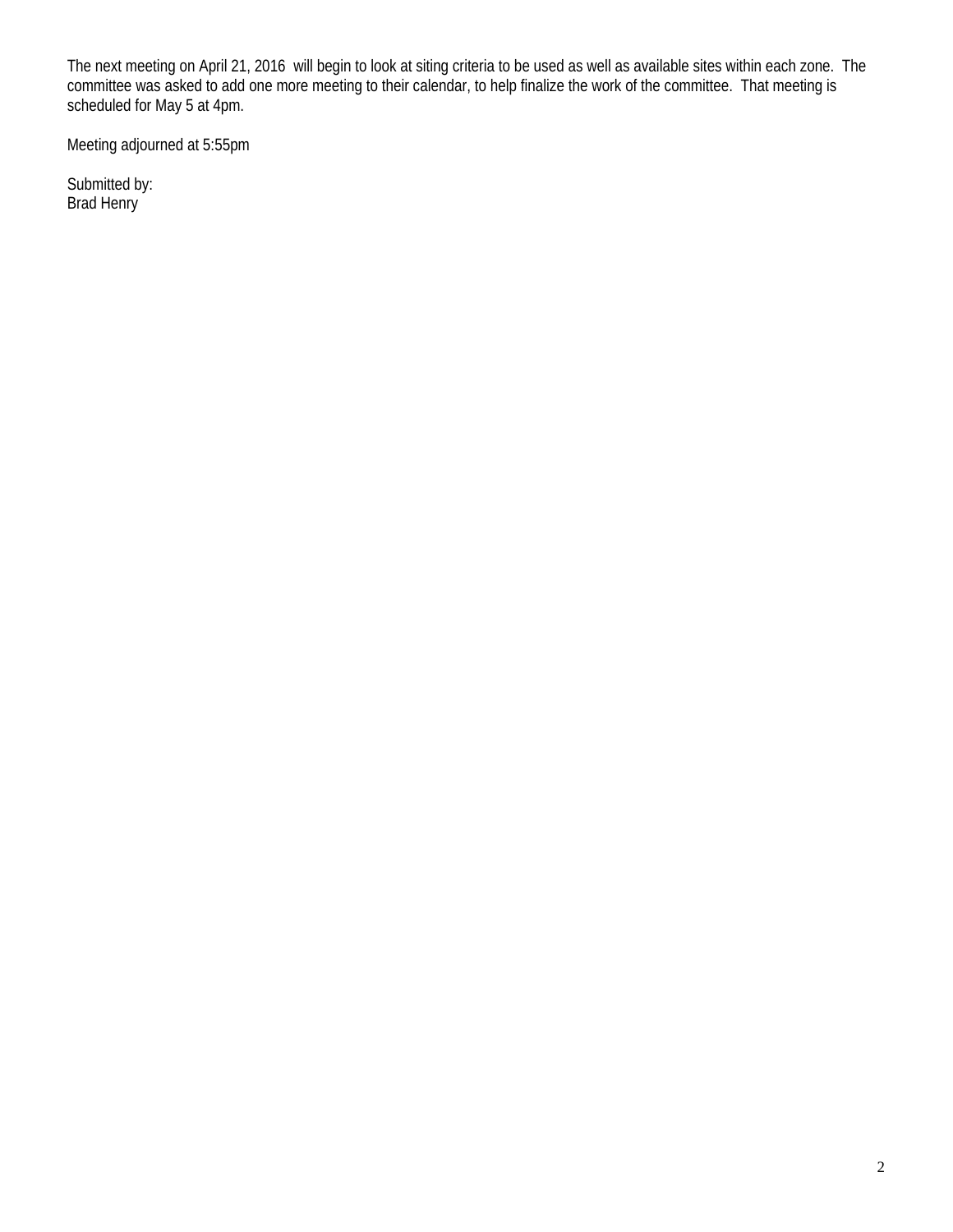Sites & Facilities Existing Facilities Team - Meeting Minutes  $3/17/16$ 

Present: Angus Eastwood, Dan Dummitt, Jesse Rasmussen, Heidi Slaybaugh, Ned Meyers, Teri Friesen, Matt Montgomery, and Maria Madden (guest)

1. Zone 3 matrix was distributed, reviewed, and completed.

2. Next meeting scheduled for Thur., April 7, 4pm

Meeting adjourned 5:30pm Respectfully submitted: Angus Eastwood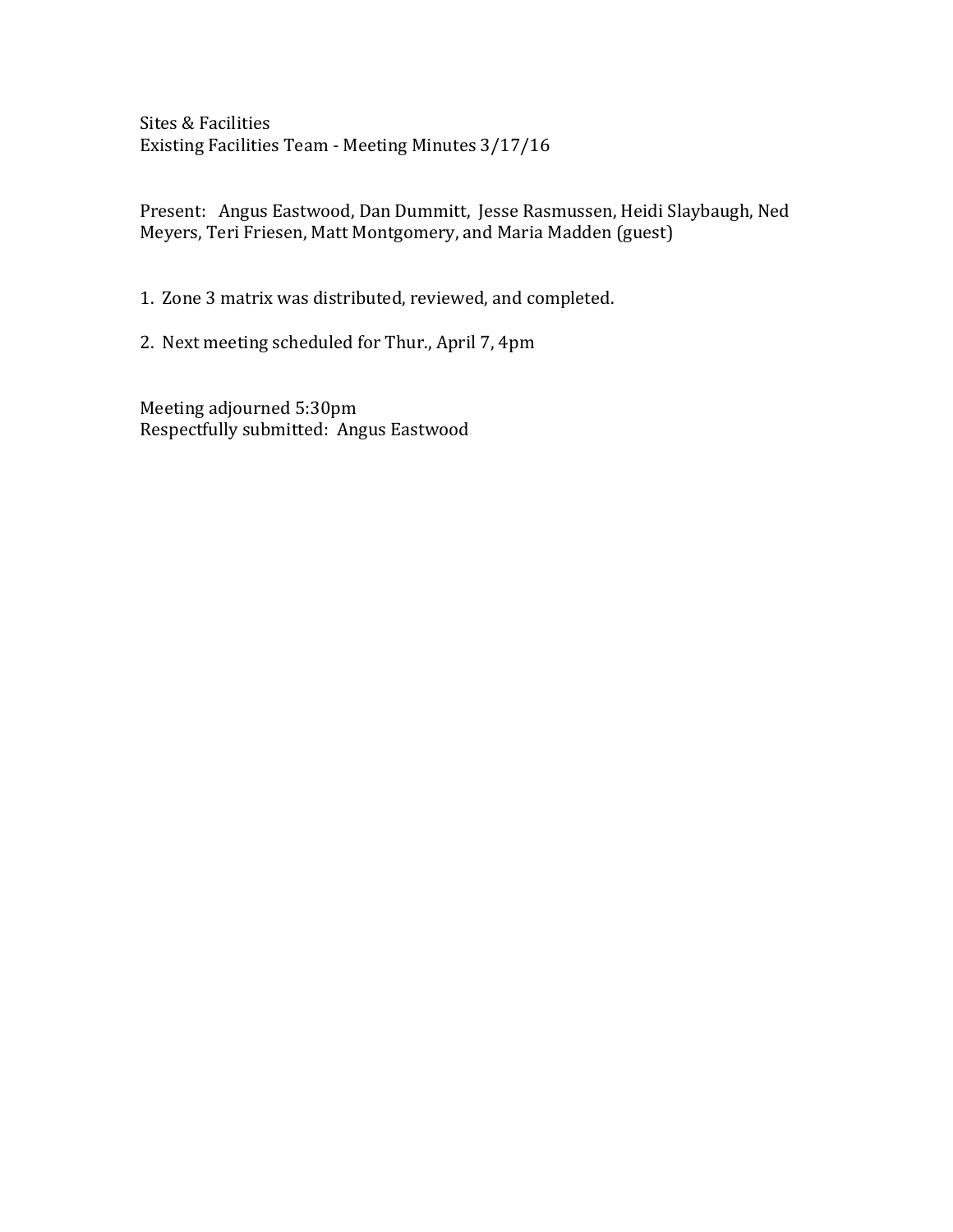| ZONE <sub>2</sub>                                                |              |                      |         |                 |                                     |                 |              |              |                         |  |
|------------------------------------------------------------------|--------------|----------------------|---------|-----------------|-------------------------------------|-----------------|--------------|--------------|-------------------------|--|
| <b>Project Description</b>                                       |              |                      |         |                 | <b>Committee</b><br><b>Priority</b> |                 |              |              |                         |  |
|                                                                  |              | <b>Priority List</b> |         |                 | ops/instruct                        | <b>Criteria</b> | asset        | energy/labor |                         |  |
|                                                                  | Site Survey  | Maintenance          | Safety  | safety/security | delivery                            | equity/parity   | preservation | conservation | TBD                     |  |
| Amity Creek @ Thompson                                           |              |                      |         |                 |                                     |                 |              |              |                         |  |
| Re-roof classrooms                                               |              | 5                    |         |                 |                                     |                 |              |              | $\mathbf{1}$            |  |
| Secure vestibule                                                 |              |                      | $\star$ |                 |                                     |                 |              |              | $\overline{2}$          |  |
| Install cameras                                                  |              |                      | $\star$ |                 |                                     |                 |              |              | $\mathbf{3}$            |  |
| Replace Emergency Notification System (ENS)                      |              |                      | $\star$ |                 |                                     |                 |              |              | $\overline{4}$          |  |
| Remodel all classrooms                                           |              | 5                    |         |                 |                                     |                 |              |              | 5                       |  |
| New sinks, faucets and DRs in Classrooms                         |              | $5\,$                |         |                 |                                     |                 |              |              | 6                       |  |
| Classroom climate                                                |              |                      | $\star$ |                 |                                     |                 |              |              | $\overline{7}$          |  |
| Remove mod & replace with building                               |              | 5                    |         |                 |                                     |                 |              |              | 8                       |  |
| Concrete repair (Georgia St, Brooks St, Wall St entrance)        |              | $5\,$                |         |                 |                                     |                 |              |              | 9                       |  |
| Paint Exterior                                                   |              | 5                    |         |                 |                                     |                 |              |              | 10                      |  |
| Replace exterior parking lot/building lighting to LED            |              | 10                   |         |                 |                                     |                 |              |              | 10                      |  |
| Add ADA openers to front and back doors                          |              | $5\phantom{.0}$      |         |                 |                                     |                 |              |              | 11                      |  |
| Improve signage                                                  |              |                      | $\star$ |                 |                                     |                 |              |              | 12                      |  |
| Add card locks                                                   |              |                      | $\star$ |                 |                                     |                 |              |              | 10 <sub>yr</sub>        |  |
| Install HVAC emergency shut-offs                                 |              |                      | $\star$ |                 |                                     |                 |              |              | 10 <sub>yr</sub>        |  |
| Interior classroom locks                                         |              |                      | $\star$ |                 |                                     |                 |              |              | 10 <sub>yr</sub>        |  |
| No Survey Response                                               |              |                      |         |                 |                                     |                 |              |              |                         |  |
|                                                                  |              |                      |         |                 |                                     |                 |              |              |                         |  |
| <b>Bend High</b>                                                 |              |                      |         |                 |                                     |                 |              |              |                         |  |
| Continue master planning with building new school on bball field | $\mathbf{1}$ |                      |         |                 |                                     |                 |              |              | $\mathbf{1}$            |  |
| Replace roofing above trophy hall (gym entrance)                 |              | 5                    |         |                 |                                     |                 |              |              | $\overline{2}$          |  |
| Replace roofing system on B building                             |              | $5\phantom{.0}$      |         |                 |                                     |                 |              |              | $\overline{\mathbf{3}}$ |  |
| Replace roofing system over band room/cafeteria                  |              | 5                    |         |                 |                                     |                 |              |              | $\overline{4}$          |  |
| Re-roof Athletic office area                                     |              | 5                    |         |                 |                                     |                 |              |              | 5                       |  |
| Re-roof Main office and A Hall area                              |              | 5                    |         |                 |                                     |                 |              |              | 6                       |  |
| Re-roof S Building                                               |              | 5                    |         |                 |                                     |                 |              |              | $\overline{7}$          |  |
| Main gym and auditorium roofs are showing signs of expiring      |              | 5                    |         |                 |                                     |                 |              |              | 8                       |  |
| Re-roof stadium locker room                                      |              | 5                    |         |                 |                                     |                 |              |              | 9                       |  |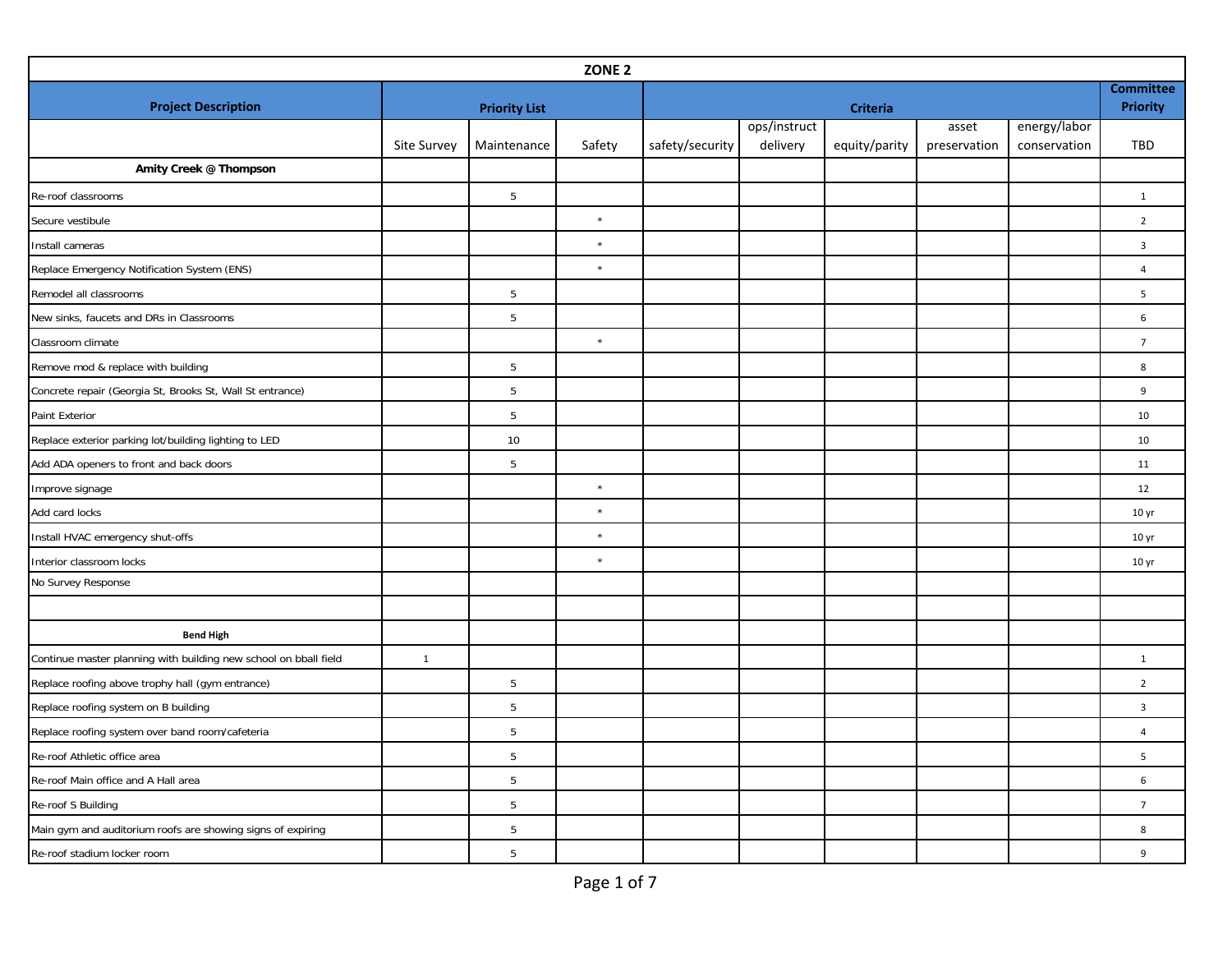| <b>Project Description</b>                           | <b>Priority List</b> |                |         |                 | <b>Committee</b><br>Priority |               |              |              |                  |
|------------------------------------------------------|----------------------|----------------|---------|-----------------|------------------------------|---------------|--------------|--------------|------------------|
|                                                      |                      |                |         |                 | ops/instruct                 |               | asset        | energy/labor |                  |
|                                                      | Site Survey          | Maintenance    | Safety  | safety/security | delivery                     | equity/parity | preservation | conservation | TBD              |
| Re-roof mini gym                                     |                      | $\overline{5}$ |         |                 |                              |               |              |              | 10               |
| Secure vestibule                                     |                      |                | $\star$ |                 |                              |               |              |              | 11               |
| Separate visitor entrance                            |                      |                | $\star$ |                 |                              |               |              |              | 12               |
| Install cameras                                      |                      |                | $\star$ |                 |                              |               |              |              | 13               |
| Replace Emergency Notification System (ENS)          |                      |                | $\star$ |                 |                              |               |              |              | 14               |
| Classroom climate                                    |                      |                | $\star$ |                 |                              |               |              |              | 15               |
| Improve signage                                      |                      |                | $\star$ |                 |                              |               |              |              | 16               |
| Add card locks                                       |                      |                | $\star$ |                 |                              |               |              |              | 10 <sub>yr</sub> |
| Install HVAC emergency shut-offs                     |                      |                | $\star$ |                 |                              |               |              |              | 10 <sub>yr</sub> |
| Interior classroom locks                             |                      |                | $\star$ |                 |                              |               |              |              | 10 <sub>yr</sub> |
| Enlarge weight room                                  |                      | 10             |         |                 |                              |               |              |              |                  |
| Remove rock mound on east end of campus              |                      | 10             |         |                 |                              |               |              |              |                  |
| Clean air ducts and heating coils                    |                      | 10             |         |                 |                              |               |              |              |                  |
| Replace floor coverings as necessary                 |                      | 10             |         |                 |                              |               |              |              |                  |
| Replace asbestos floor tile                          |                      | 10             |         |                 |                              |               |              |              |                  |
| Replace doors and hardware                           |                      | 10             |         |                 |                              |               |              |              |                  |
| Fabricate new lockdown gates for entrance/exit areas |                      | 10             |         |                 |                              |               |              |              |                  |
| Paint Entire Facility                                |                      | 10             |         |                 |                              |               |              |              |                  |
| Finish NE corner of football stadium                 |                      | 10             |         |                 |                              |               |              |              |                  |
| Replace and seal asphalt                             |                      | 10             |         |                 |                              |               |              |              |                  |
| Add bleachers to softball and tennis area            |                      | 10             |         |                 |                              |               |              |              |                  |
| Drainage system repair and upgrade                   |                      | 10             |         |                 |                              |               |              |              |                  |
| Repair mini gym floor                                |                      | 10             |         |                 |                              |               |              |              |                  |
| Football visitor bleachers boards w/aluminum         |                      | 10             |         |                 |                              |               |              |              |                  |
| Art classroom expansion                              |                      | 10             |         |                 |                              |               |              |              |                  |
| Counseling remodel                                   |                      | 10             |         |                 |                              |               |              |              |                  |
| Replace Hall Lockers                                 |                      | 10             |         |                 |                              |               |              |              |                  |
| Paint Interior                                       |                      | 10             |         |                 |                              |               |              |              |                  |
| New RR Partitions                                    |                      | 10             |         |                 |                              |               |              |              |                  |
| Replace rubber base                                  |                      | 10             |         |                 |                              |               |              |              |                  |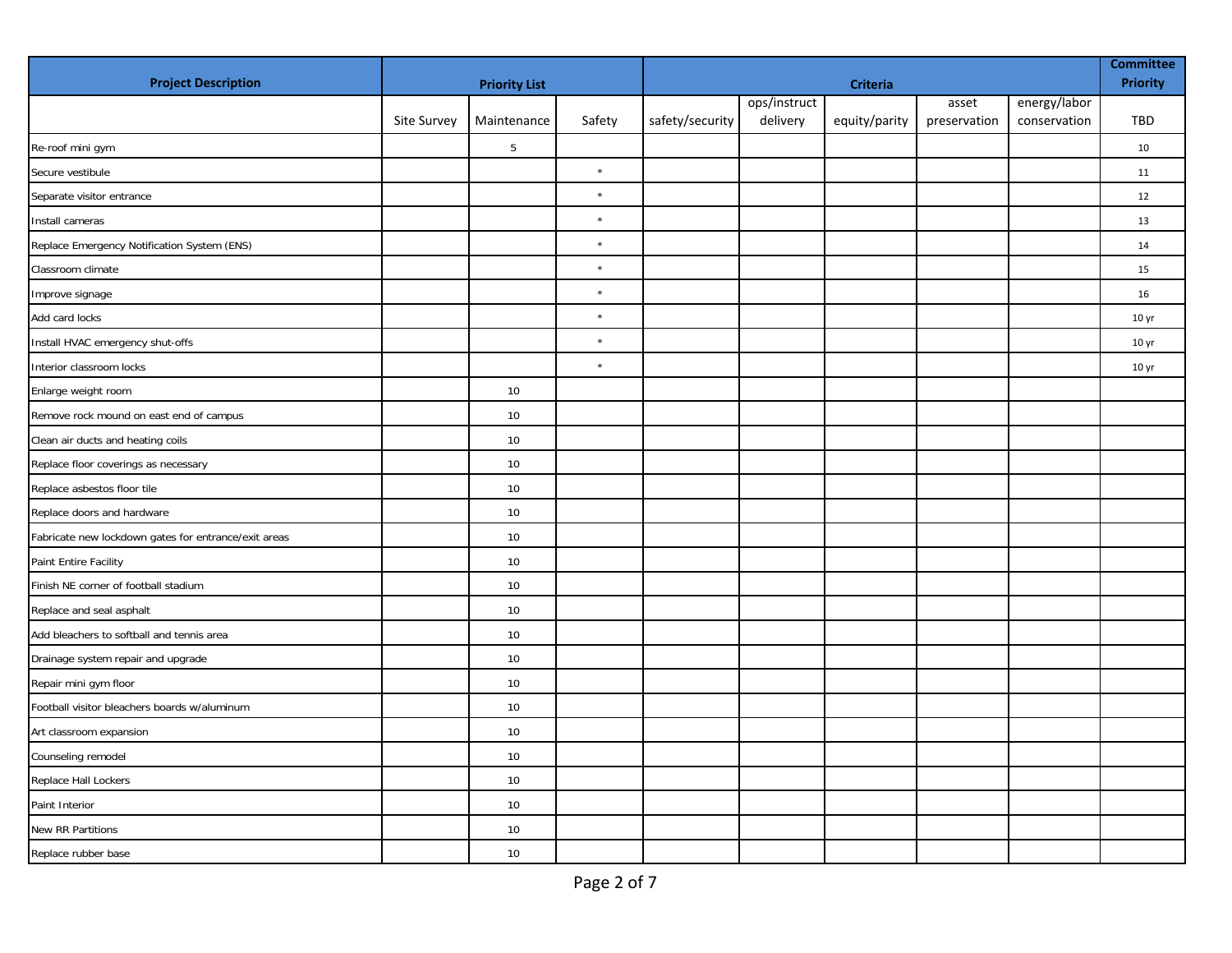| <b>Project Description</b>                                     | <b>Priority List</b>    |                 |        |                 | <b>Committee</b><br><b>Priority</b> |               |                       |                              |                |
|----------------------------------------------------------------|-------------------------|-----------------|--------|-----------------|-------------------------------------|---------------|-----------------------|------------------------------|----------------|
|                                                                | Site Survey             | Maintenance     | Safety | safety/security | ops/instruct<br>delivery            | equity/parity | asset<br>preservation | energy/labor<br>conservation | TBD            |
| Replace commons lighting and entry (22 highbays)               |                         | 10              |        |                 |                                     |               |                       |                              |                |
| Replace remaining boiler burner to Weishaupt burner            |                         | 10              |        |                 |                                     |               |                       |                              |                |
| Replace RBI Auxiliary Boiler                                   |                         | 10              |        |                 |                                     |               |                       |                              |                |
| Install R/A OSA ductwork for girls & boys locker rooms         |                         | 10              |        |                 |                                     |               |                       |                              |                |
| Replace HID fixtures in E hallway                              |                         | 10              |        |                 |                                     |               |                       |                              |                |
| Replace plastic raceway with woremold 4000 in classrooms       |                         | 10              |        |                 |                                     |               |                       |                              |                |
| Landscape at corner of 6th and Emerson                         |                         | 10              |        |                 |                                     |               |                       |                              |                |
| Replace baseball field fence                                   |                         | 10              |        |                 |                                     |               |                       |                              |                |
| Install WeatherTrac ProS irrigation controller w/ flow monitor |                         | 10              |        |                 |                                     |               |                       |                              |                |
| Replace Exterior parking lot/building lighting to LED          |                         | 10              |        |                 |                                     |               |                       |                              |                |
| Redo A,B,C,D Hall fan room for use of R/A & OSA                |                         | 10              |        |                 |                                     |               |                       |                              |                |
| Reduct Girls/Boys locker room for RA/OSA                       |                         | 10              |        |                 |                                     |               |                       |                              |                |
| Retro all Invensys Control Systems to web based Alerton        |                         | 10              |        |                 |                                     |               |                       |                              |                |
|                                                                |                         |                 |        |                 |                                     |               |                       |                              |                |
| <b>Bear Creek</b>                                              |                         |                 |        |                 |                                     |               |                       |                              |                |
| New roof on B & C                                              | $\overline{\mathbf{3}}$ |                 |        |                 |                                     |               |                       |                              | $\mathbf{1}$   |
| Replace roofing systems on C, building                         |                         | $5\phantom{.0}$ |        |                 |                                     |               |                       |                              | $\mathbf{1}$   |
| Improve security & drainage around building                    | 6                       |                 |        |                 |                                     |               |                       |                              | $\overline{2}$ |
| Flood control drainage around exterior of A Building           |                         | 10              |        |                 |                                     |               |                       |                              | $\overline{2}$ |
| Secure perimeter                                               |                         |                 | $\ast$ |                 |                                     |               |                       |                              | $\overline{2}$ |
| Parking lot reconfiguration                                    | $\mathbf{1}$            |                 |        |                 |                                     |               |                       |                              | $\overline{3}$ |
| Secure vestibule                                               |                         |                 | $\ast$ |                 |                                     |               |                       |                              | $\overline{4}$ |
| Install cameras                                                |                         |                 | $\ast$ |                 |                                     |               |                       |                              | 5              |
| Replace Emergency Notification System (ENS)                    |                         |                 | $\ast$ |                 |                                     |               |                       |                              | 6              |
| Improve drainage on "B" playground                             | $\overline{2}$          |                 |        |                 |                                     |               |                       |                              | $\overline{7}$ |
| Retile bathrooms                                               | $\overline{4}$          |                 |        |                 |                                     |               |                       |                              | 8              |
| Replace flooring                                               | 5                       |                 |        |                 |                                     |               |                       |                              | 9              |
| Add exterior lights in parking lot                             |                         | 5               |        |                 |                                     |               |                       |                              | 10             |
| Replace Exterior parking lot/building lighting to LED          |                         | 5               |        |                 |                                     |               |                       |                              | 10             |
| Classroom climate                                              |                         |                 | $\ast$ |                 |                                     |               |                       |                              | 11             |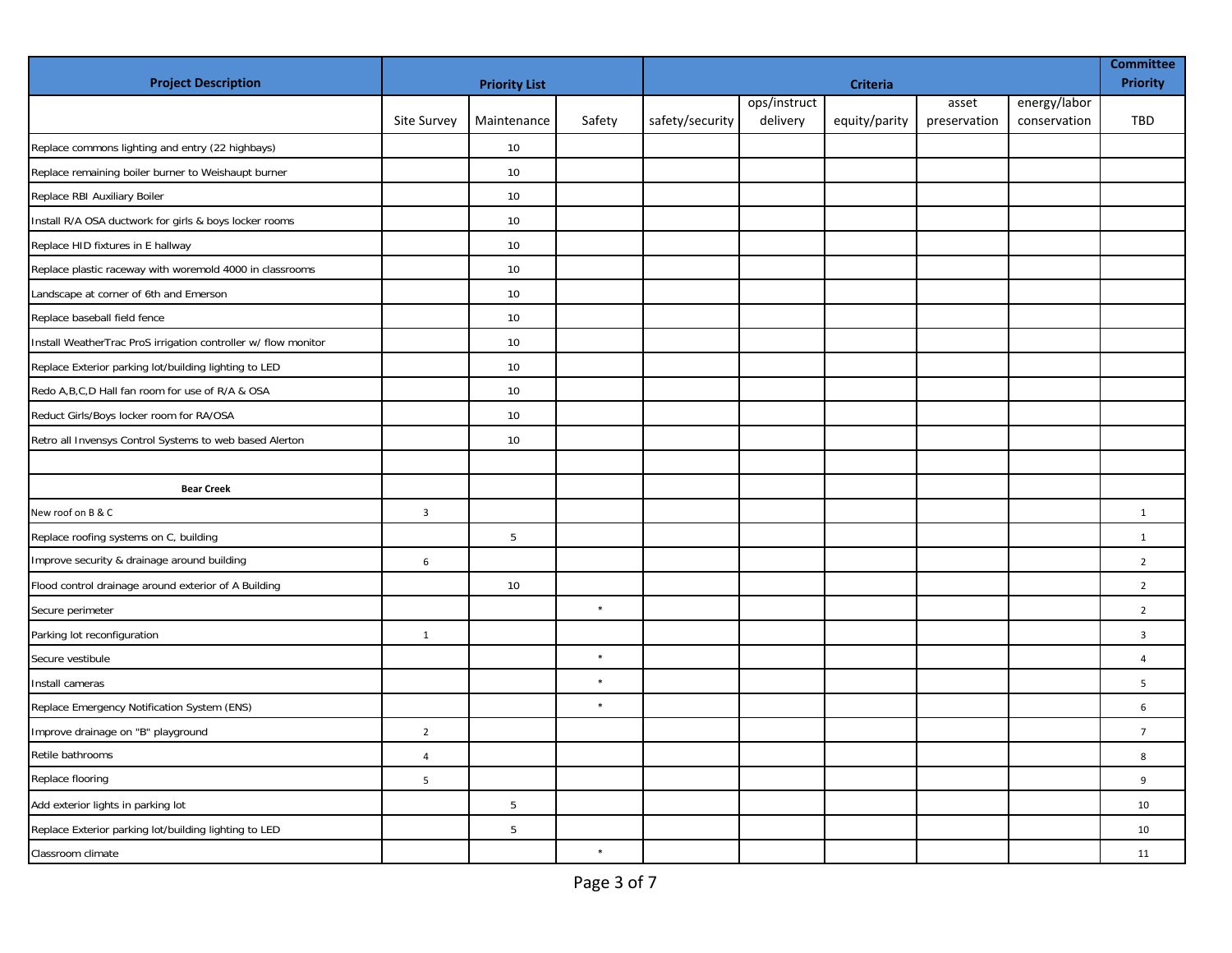| <b>Project Description</b>                                       | <b>Priority List</b>    |                 |        |                 | <b>Committee</b><br><b>Priority</b> |               |              |              |                  |
|------------------------------------------------------------------|-------------------------|-----------------|--------|-----------------|-------------------------------------|---------------|--------------|--------------|------------------|
|                                                                  |                         |                 |        |                 | ops/instruct                        |               | asset        | energy/labor |                  |
|                                                                  | <b>Site Survey</b>      | Maintenance     | Safety | safety/security | delivery                            | equity/parity | preservation | conservation | <b>TBD</b>       |
| Improve signage                                                  |                         |                 | $\ast$ |                 |                                     |               |              |              | 12               |
| Paint Entire Facility                                            |                         | 5               |        |                 |                                     |               |              |              | 13               |
| Add card locks                                                   |                         |                 | $\ast$ |                 |                                     |               |              |              | 10 <sub>yr</sub> |
| Install HVAC emergency shut-offs                                 |                         |                 | $\ast$ |                 |                                     |               |              |              | 10 <sub>yr</sub> |
| Interior classroom locks                                         |                         |                 | $\ast$ |                 |                                     |               |              |              | 10 <sub>yr</sub> |
| Replace wood chips in playground fall zones to tile              |                         | 10              |        |                 |                                     |               |              |              |                  |
| Install WeatherTrak Pro 3 Irrigation Cont w/ Flow monitor        |                         | 10              |        |                 |                                     |               |              |              |                  |
| Complete landscaping on south and east                           |                         | 10              |        |                 |                                     |               |              |              |                  |
| Replace doors and hardware - exterior                            |                         | 10              |        |                 |                                     |               |              |              |                  |
| Playground asphalt crack seal                                    |                         | 10 <sup>°</sup> |        |                 |                                     |               |              |              |                  |
| Retro all Invensys Control Systems to web based Alerton          |                         | 10              |        |                 |                                     |               |              |              |                  |
|                                                                  |                         |                 |        |                 |                                     |               |              |              |                  |
| <b>RE Jewell</b>                                                 |                         |                 |        |                 |                                     |               |              |              |                  |
| Re-roof                                                          |                         | 5               |        |                 |                                     |               |              |              | $\mathbf{1}$     |
| Instructional space problem with lunch and PE sharing same space | $\mathbf{1}$            |                 |        |                 |                                     |               |              |              | $\overline{2}$   |
| Remodel south playground                                         | $\overline{2}$          |                 |        |                 |                                     |               |              |              | $\mathbf{3}$     |
| Change heating coils to match high efficiency boilers            |                         | $5\phantom{.0}$ |        |                 |                                     |               |              |              | $\overline{4}$   |
| Retro all Invensys Control Systems to web based Alerton          |                         | 5               |        |                 |                                     |               |              |              | 5                |
| Classroom remodel by adding windows, upgrade sinks/faucets/paint | $\overline{\mathbf{3}}$ |                 |        |                 |                                     |               |              |              | 6                |
| If no classroom remodel, sinks/faucets need upgraded             | $\overline{4}$          |                 |        |                 |                                     |               |              |              | $\overline{7}$   |
| If no classroom remodel, replace cabinetry and storage           | 5                       |                 |        |                 |                                     |               |              |              | 8                |
| If no classroom remodel, paint                                   | 6                       |                 |        |                 |                                     |               |              |              | 9                |
| Paint Entire Interior                                            |                         | 5               |        |                 |                                     |               |              |              | 9                |
| If no classroom remodel, update windows                          | $\overline{7}$          |                 |        |                 |                                     |               |              |              | 10               |
| Exterior lighting DDC/interior E lights w/security/FA System     |                         | 5               |        |                 |                                     |               |              |              | 11               |
| Replace domestic hot water circulating system                    |                         | 5               |        |                 |                                     |               |              |              | 12               |
| Add ceiling mounted projectors to classrooms                     | $\overline{9}$          |                 |        |                 |                                     |               |              |              | 13               |
| Replace gym floor                                                | 10                      |                 |        |                 |                                     |               |              |              | 14               |
| Replace/repair cracked north sidewalk                            | 12                      |                 |        |                 |                                     |               |              |              | 15               |
| Concrete repair                                                  |                         | $5\phantom{.0}$ |        |                 |                                     |               |              |              | 15               |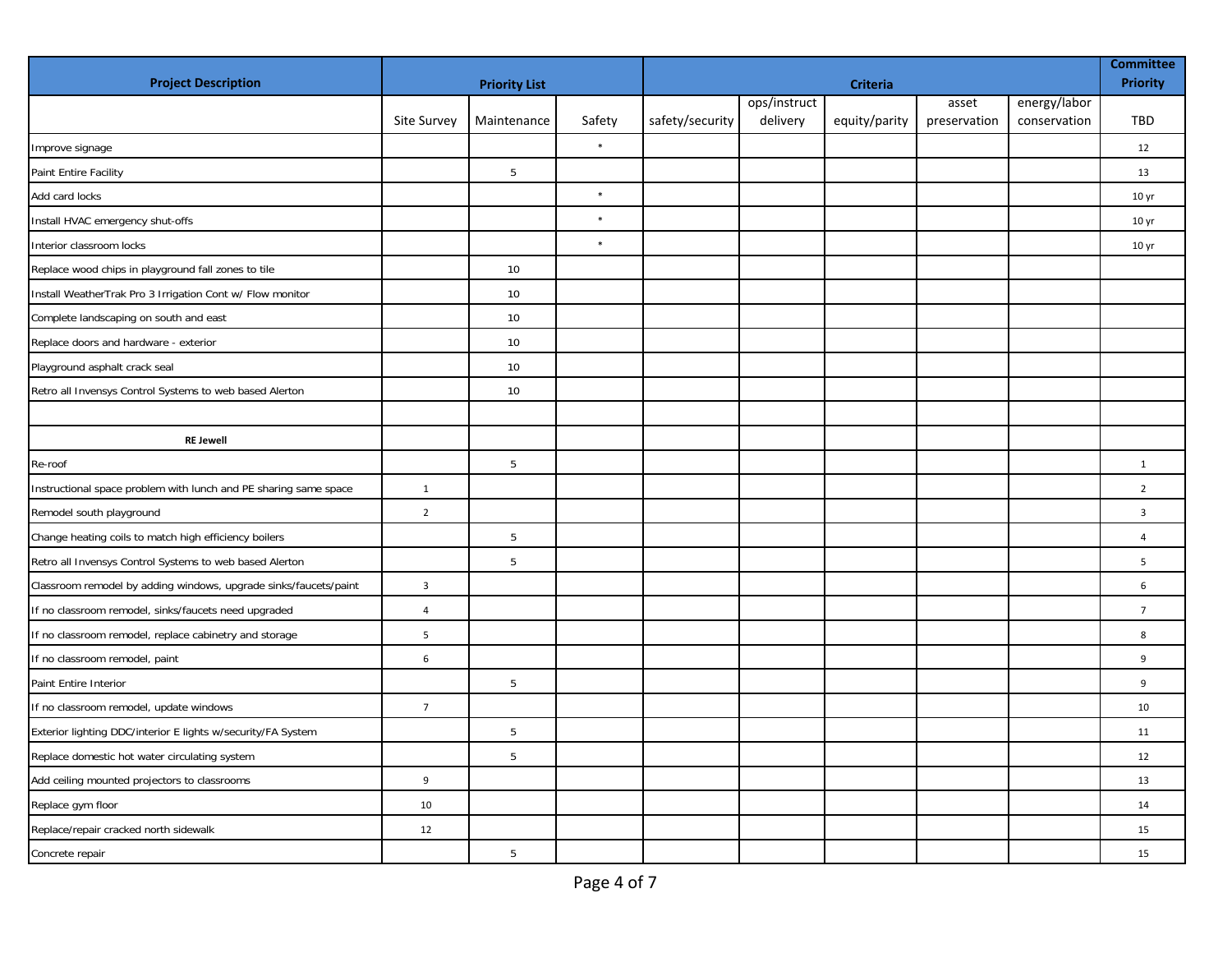| <b>Project Description</b>                                      |                         | <b>Priority List</b> |        |                 | <b>Committee</b><br><b>Priority</b> |               |              |              |                  |
|-----------------------------------------------------------------|-------------------------|----------------------|--------|-----------------|-------------------------------------|---------------|--------------|--------------|------------------|
|                                                                 |                         |                      |        |                 | ops/instruct                        |               | asset        | energy/labor |                  |
|                                                                 | Site Survey             | Maintenance          | Safety | safety/security | delivery                            | equity/parity | preservation | conservation | <b>TBD</b>       |
| Increase fencing on South field to 5'                           |                         | 5                    |        |                 |                                     |               |              |              | 16               |
| Install WeatherTrac ProS irrigation controller w/flow monitor   |                         | 5                    |        |                 |                                     |               |              |              | 17               |
| Relocate backstop and diamond to NW corner area                 |                         | $5\phantom{.0}$      |        |                 |                                     |               |              |              | 18               |
| Add solar tubes in classrooms                                   | 11                      |                      |        |                 |                                     |               |              |              | 19               |
| Add card locks                                                  |                         |                      | $\ast$ |                 |                                     |               |              |              | 10 <sub>yr</sub> |
| Install HVAC emergency shut-offs                                |                         |                      | $\ast$ |                 |                                     |               |              |              | 10 <sub>yr</sub> |
| Interior classroom locks                                        |                         |                      | $\ast$ |                 |                                     |               |              |              | 10 <sub>yr</sub> |
| Replace doors and hardware                                      |                         | 10                   |        |                 |                                     |               |              |              |                  |
| Asphalt repair/re-seal/replacement                              |                         | 10                   |        |                 |                                     |               |              |              |                  |
| Add and replace exterior parking lot lights                     |                         | 10                   |        |                 |                                     |               |              |              |                  |
| Remove pump site - connect to city                              |                         | 10                   |        |                 |                                     |               |              |              |                  |
| Replace wood chips in playground fall zone to tile              |                         | 10                   |        |                 |                                     |               |              |              |                  |
| Paint Exterior of school                                        |                         | 10                   |        |                 |                                     |               |              |              |                  |
| Replace Exterior parking lot/building lighting to LED           |                         | 10                   |        |                 |                                     |               |              |              |                  |
| Replace/upgrade pole lights to LED                              |                         | 10                   |        |                 |                                     |               |              |              |                  |
|                                                                 |                         |                      |        |                 |                                     |               |              |              |                  |
| <b>Pine Ridge</b>                                               |                         |                      |        |                 |                                     |               |              |              |                  |
| Front lobby reconfiguration                                     | $\mathbf{1}$            |                      |        |                 |                                     |               |              |              | $\mathbf{1}$     |
| Secure vestibule                                                |                         |                      | $\ast$ |                 |                                     |               |              |              | $\mathbf{1}$     |
| Replace Emergency Notification System (ENS)                     |                         |                      | $\ast$ |                 |                                     |               |              |              | $\overline{2}$   |
| Install cameras                                                 |                         |                      | $\ast$ |                 |                                     |               |              |              | $\overline{3}$   |
| Fire doors in main halls don't work                             | 9                       |                      |        |                 |                                     |               |              |              | $\overline{4}$   |
| Replace Corridor fire doors                                     |                         | 5                    |        |                 |                                     |               |              |              | $\overline{4}$   |
| Add BMS Panels and high efficiency burners to cast iron boilers |                         | 5                    |        |                 |                                     |               |              |              | 5                |
| Battery back-up for fire doors in office/kitchen area           | $\overline{2}$          |                      |        |                 |                                     |               |              |              | 6                |
| Ceiling mounted projectors in all classrooms                    | $\overline{\mathbf{3}}$ |                      |        |                 |                                     |               |              |              | $\overline{7}$   |
| Replace sound system in gym                                     | $\overline{4}$          |                      |        |                 |                                     |               |              |              | 8                |
| Replace heater in vestibule                                     | $7\overline{ }$         |                      |        |                 |                                     |               |              |              | 9                |
| Replace carpet                                                  |                         | 5                    |        |                 |                                     |               |              |              | 9                |
| Seal asphalt                                                    |                         | 5                    |        |                 |                                     |               |              |              | 10               |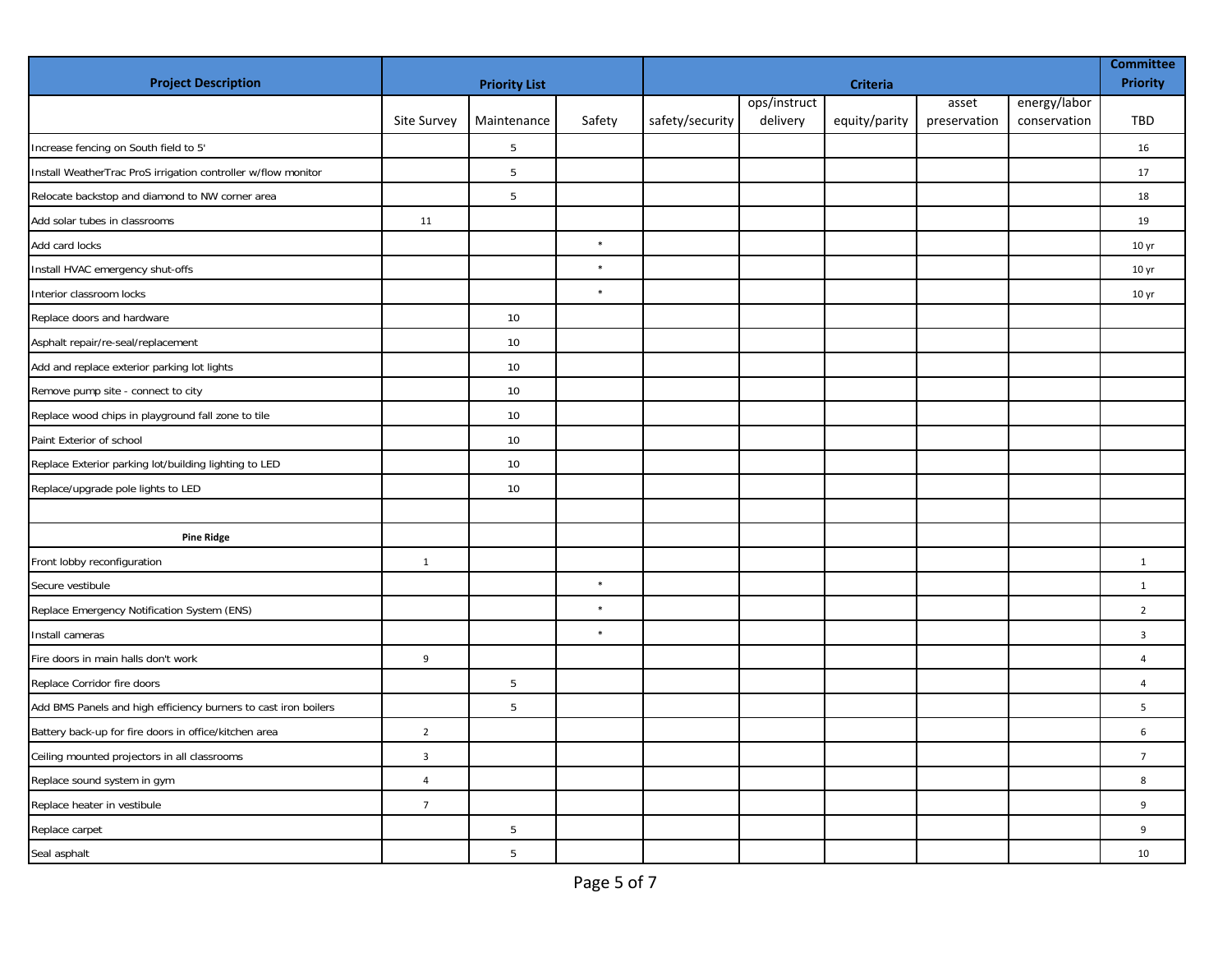| <b>Project Description</b>                                                |                         | <b>Priority List</b> |        | <b>Criteria</b> |              |               |              |              |                  |
|---------------------------------------------------------------------------|-------------------------|----------------------|--------|-----------------|--------------|---------------|--------------|--------------|------------------|
|                                                                           |                         |                      |        |                 | ops/instruct |               | asset        | energy/labor |                  |
|                                                                           | Site Survey             | Maintenance          | Safety | safety/security | delivery     | equity/parity | preservation | conservation | <b>TBD</b>       |
| Replace all carpeted areas                                                | 5                       |                      |        |                 |              |               |              |              | 11               |
| Add additional downspouts to gutters and heat tape                        |                         | 5                    |        |                 |              |               |              |              | 12               |
| Replace bathroom partitions                                               | 6                       |                      |        |                 |              |               |              |              | 13               |
| Repaint gym floor                                                         | 10                      |                      |        |                 |              |               |              |              | 14               |
| Exterior lighting DDC/ interior E lights w/ security/FA System            |                         | 5                    |        |                 |              |               |              |              | 15               |
| Add card locks                                                            |                         |                      | $\ast$ |                 |              |               |              |              | 10 <sub>yr</sub> |
| Interior classroom locks                                                  |                         |                      | $\ast$ |                 |              |               |              |              | 10 <sub>yr</sub> |
| Clean ductwork                                                            |                         | 10                   |        |                 |              |               |              |              |                  |
| Replace wood chips in playground fall zone to tile                        |                         | 10                   |        |                 |              |               |              |              |                  |
| Replace Exterior parking lot/building lighting to LED                     |                         | 10                   |        |                 |              |               |              |              |                  |
|                                                                           |                         |                      |        |                 |              |               |              |              |                  |
| <b>Elk Meadow</b>                                                         |                         |                      |        |                 |              |               |              |              |                  |
| Reconfigure front entry                                                   | $\overline{\mathbf{3}}$ |                      |        |                 |              |               |              |              | $\mathbf{1}$     |
| Secure vestibule                                                          |                         |                      | $\ast$ |                 |              |               |              |              | $\mathbf{1}$     |
| Fire doors in interior corridors                                          |                         | 5                    |        |                 |              |               |              |              | $\overline{2}$   |
| Add BMS Panels and high efficiency burners to cast iron boilers           |                         | 5                    |        |                 |              |               |              |              | $\overline{3}$   |
| Remodel/reconfigure stage, new curtain, lighting, sound & ceiling project | $\mathbf{1}$            |                      |        |                 |              |               |              |              | $\overline{4}$   |
| Replace fire alarm panel                                                  |                         | $5\phantom{.0}$      |        |                 |              |               |              |              | 5                |
| Fix drainage issues                                                       |                         | $5\phantom{.0}$      |        |                 |              |               |              |              | 6                |
| Widen entrance to parking lot & add left turn only lane                   | 5                       |                      |        |                 |              |               |              |              | $\overline{7}$   |
| Classroom climate                                                         |                         |                      | $\ast$ |                 |              |               |              |              | 8                |
| Add heated sidewalks to main entrance                                     | $\overline{2}$          |                      |        |                 |              |               |              |              | 9                |
| Replace hot water circ pumps                                              |                         | 5                    |        |                 |              |               |              |              | 10               |
| Remodel a current classroom to an "Art" room                              | $\overline{4}$          |                      |        |                 |              |               |              |              | 11               |
| Replace concrete eastside, crb to building                                |                         | 5                    |        |                 |              |               |              |              | 12               |
| Paint entire interior                                                     | 6                       |                      |        |                 |              |               |              |              | 13               |
| Paint Entire Facility Interior                                            |                         | 5                    |        |                 |              |               |              |              | 13               |
| Add storage cabinets to all common areas                                  | $\overline{7}$          |                      |        |                 |              |               |              |              | 14               |
| Add card locks                                                            |                         |                      | $\ast$ |                 |              |               |              |              | 10 <sub>yr</sub> |
| Install HVAC emergency shut-offs                                          |                         |                      | $\ast$ |                 |              |               |              |              | 10 <sub>yr</sub> |